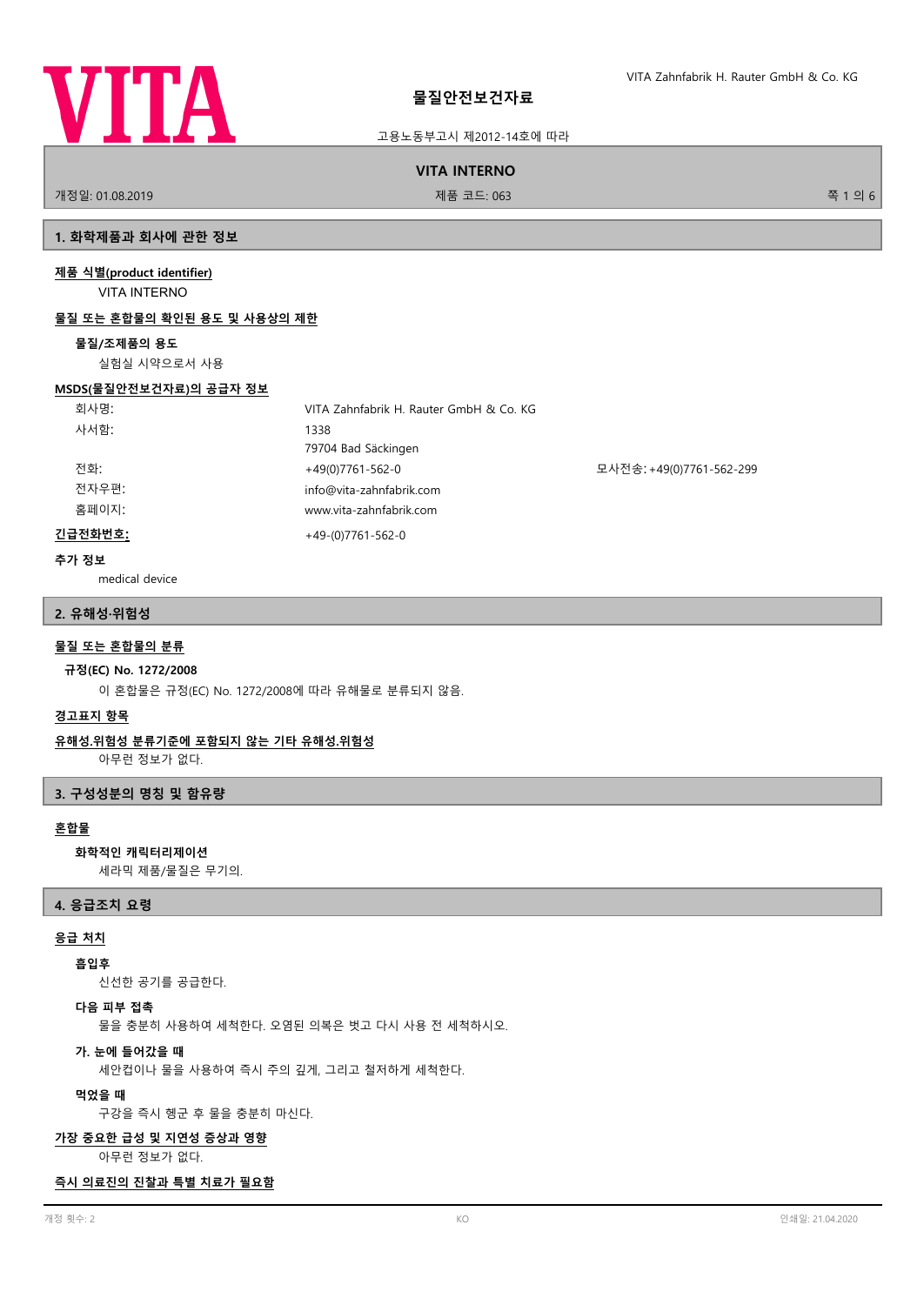

## 고용노동부고시 제2012-14호에 따라

#### **VITA INTERNO**

.<br>개정일: 01.08.2019 제품 프로그램을 제품 코드: 063 경기 기능을 하는 것이 좋은 것이 좋은 것이 없다.

증상에 따라 치료하시오.

#### **5. 폭발·화재시 대처방법**

#### **소화제**

#### **적절한 소화물질**

주변 환경에 따라 소화 방법을 선택한다.

## **물질이나 혼합물로 부터 발생하는 특별한 위험**

비가연성.

## **소방대원을 위한 정보**

화재 시: 자급식 호흡구를 착용하시오.

#### **추가 정보**

오염된 소화수는 별도로 모은다. 하수설비나 수환경에 유입되지 않게 한다.

**6. 누출 사고 시 대처방법**

#### **개인 예방조치, 보호구 및 응급조치**

분진 발생을 피하시오. 분진을 흡입하지 마시오.

#### **환경 보호 조치**

하수설비나 수환경으로 유출되지 않게 한다.

# **정화 및 제거 방법 및 물질**

기계적으로 수집한다. 인수한 물질을 폐기물 규정에 따라 처리한다.

## **다른 항을 참조**

안전 취급: 참조 단락 7 개인 보호구: 참조 단락 8 폐기물 처리: 참조 단락 13

## **7. 취급 및 저장방법**

## **안전취급요령**

#### **안전취급 요령**

어떤 특별한 주의 조치가 필요하지 않다.

## **화재와 폭발 예방 조치**

어떤 특별한 화재예방 조치가 필요하지 않다.

## **피해야 하는 물질 정보를 포함한 안전 저장 조건**

#### **보관실 및 용기에 대한 요구 사항**

컨테이너를 단단히 닫는다.

## **공동 창고 시설 관련 참고사항**

어떤 특별한 주의 조치가 필요하지 않다.

**8. 노출방지 및 개인보호구**

#### **제어 파라메타(control parameters)**

#### **노출 방지**

#### **보호 및 위생 조치**

오염된 의복을 벗으시오. 휴식 전과 업무 후에 손을 씻으시오. 작업장에서는 식사를 하거나 마시거나 흡연 또는 재채기를 하지 않는다.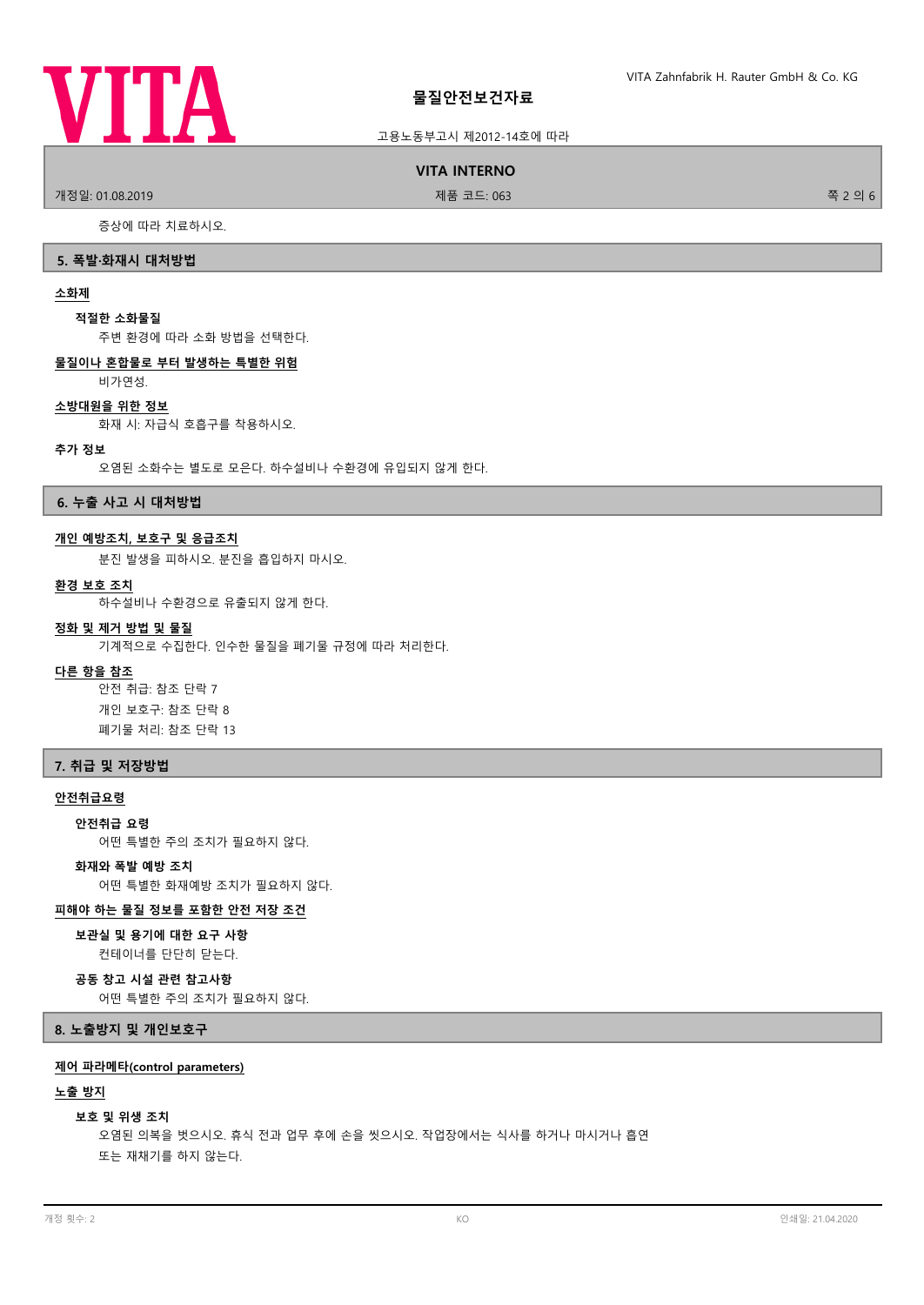

## 고용노동부고시 제2012-14호에 따라

#### **VITA INTERNO**

개정일: 01.08.2019 제품 코드: 063 쪽 3 의 6

## **눈/얼굴 보호**

보안경/안면보호구를을 착용하시오.

#### **손 보호**

화학물질을 취급할 때 CE 마크와 4자리 검사번호가 부착된 내화학성 장갑만을 착용해야 한다. 내화학성 보호장갑은 위험물질의 농도와 양, 그리고 작업장의 상황에 따라 적합한 타입을 선택해야 한다. 특별한 용도로 사용할 경우 위에서 언급한 보호장갑의 내화학성에 대하여 장갑 제조사와 명확하게 논의하는 것이 좋다. 권장 장갑 브랜드 KCL Dermatril P NBR (니트릴 고무)

#### **보호복**

보호의의사용.

## **호흡기 보호**

환기가 잘 되지 않는 경우 호흡기 보호구를 착용하시오. 중요한 위치에서는 적절한 환기와 함께 부분 배출을 한다. 작업장의 기술적 환기

## **9. 물리화학적 특성**

| 기본적 물리화학적 특성에 대한 정보    |    |                           |
|------------------------|----|---------------------------|
| 응집 상태:                 | 고체 |                           |
| 색상:                    |    |                           |
| 냄새:                    | 특성 |                           |
| pH:                    |    | 확정되지 않음                   |
| 상태 변화                  |    |                           |
| 녹는점:                   |    | 확정되지 않음                   |
| 초기 끓는점과 끓는점 범위:        |    | ?                         |
| 인화점:                   |    | $\overline{?}$            |
| 가연성                    |    |                           |
| 고체:                    |    | 확정되지 않음                   |
| 가스:                    |    | 해당없음                      |
| 폭발 속성                  |    |                           |
| 이 제품은 아니다: 폭발성.        |    |                           |
| 하한 폭발 한계:              |    | 확정되지 않음                   |
| 폭발 상한 한계:              |    | 확정되지 않음                   |
| 자연발화온도                 |    |                           |
| 고체:                    |    | 확정되지 않음                   |
| 가스:                    |    | 해당없음                      |
| 분해 온도:                 |    | 확정되지 않음                   |
| 산화 특성                  |    |                           |
| 비산화성.                  |    |                           |
| 증기압:                   |    | $\le$ =1100 hPa           |
| (장소 50 °C)             |    |                           |
| 밀도:                    |    | 2,40000 g/cm <sup>3</sup> |
| 수용해도:                  |    | 아니오                       |
| 다른 용제에서 용해도<br>확정되지 않음 |    |                           |
| 분배 계수:                 |    | 확정되지 않음                   |
| 증기밀도:                  |    | 확정되지 않음                   |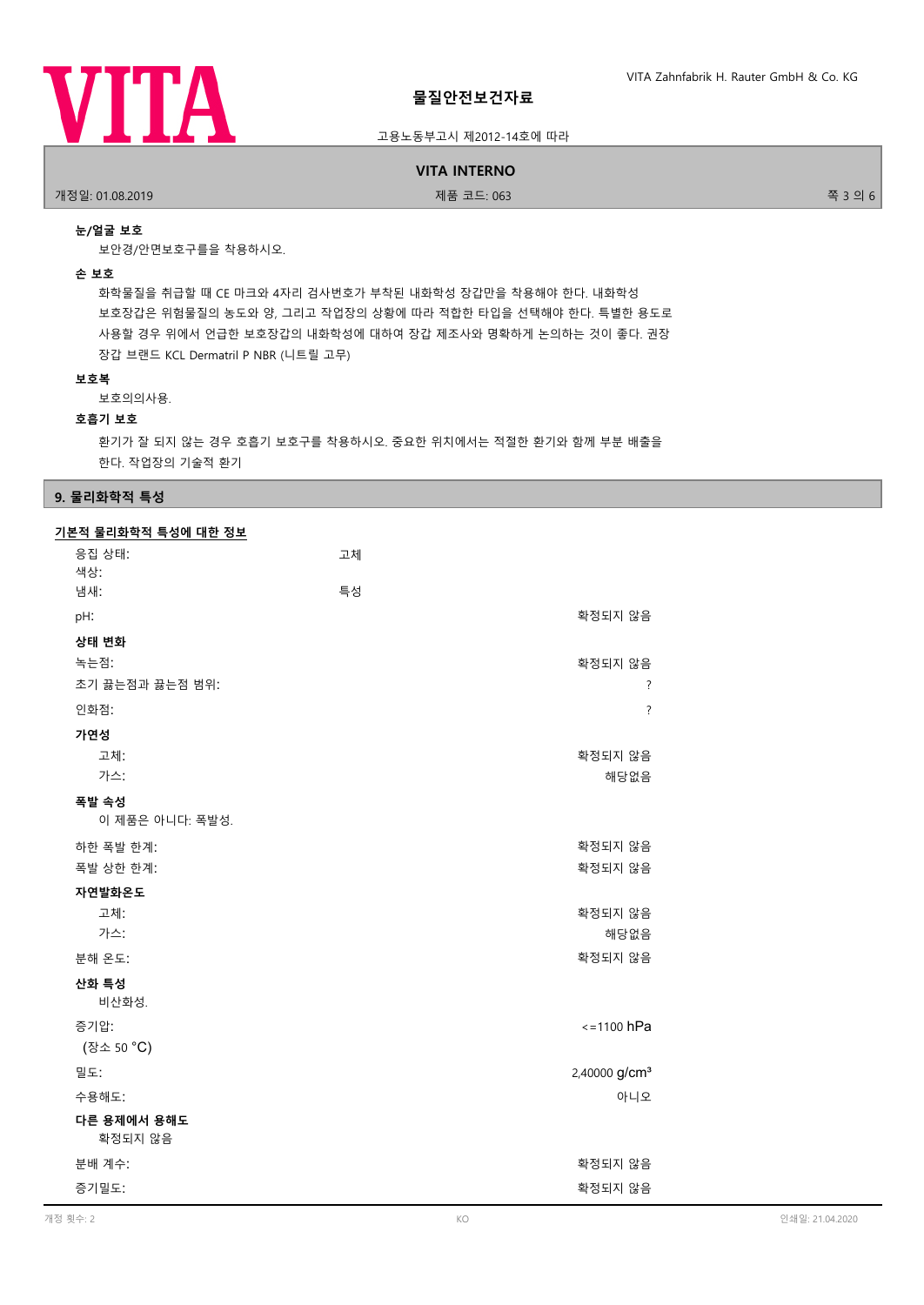

## 고용노동부고시 제2012-14호에 따라

# **VITA INTERNO** 개정일: 01.08.2019 제품 코드: 063 쪽 4 의 6 증발률: 참고 하는 사람들은 아이들은 아이들은 아이들에게 아주 아이들에게 아주 아이들에게 아주 아이들이 아주 있다. **그 밖의 참고사항** 고형 성분 함량: 100,0 % **10. 안정성 및 반응성 반응성** 규정에 따라 취급 및 저장될 경우, 유해 반응이 없음. **화학적 안전성** 본 제품을 통상의 상온에서 저장하면 안정함.

#### **위험한 반응 가능성**

알려진 유해 반응은 없음.

#### **피해야 할 조건**

없음/없음

## **피해야 할 물질**

아무런 정보가 없다.

#### **유해한 분해산물**

유해분해물은 알려지지 않음.

#### **11. 독성에 관한 정보**

## **독성학적 영향에 대한 정보**

## **급성 독성**

제공된 데이터에 근거해 분류 기준을 충족하지 않음.

#### **자극 및 부식작용**

제공된 데이터에 근거해 분류 기준을 충족하지 않음.

#### **민감화 효과**

제공된 데이터에 근거해 분류 기준을 충족하지 않음.

## **발암성, 변이원성 , 생식 독성**

제공된 데이터에 근거해 분류 기준을 충족하지 않음.

## **STOT-단일 노출**

제공된 데이터에 근거해 분류 기준을 충족하지 않음.

## **STOT-반복 노출**

제공된 데이터에 근거해 분류 기준을 충족하지 않음.

## **흡인 위해성**

제공된 데이터에 근거해 분류 기준을 충족하지 않음.

# **테스트에 대한 추가 정보**

이 혼합물은 규정 (EC) No. 1272/2008 [CLP]의 의미에서 위험물질로 분류되어 있지 않다.

## **12. 환경에 미치는 영향**

## **독성**

이 제품은 아니다: 환경독성.

## **잔류성 및 분해성**

이 제품은 검사를 받지 않은 제품이다.

#### **생물농축성**

이 제품은 검사를 받지 않은 제품이다.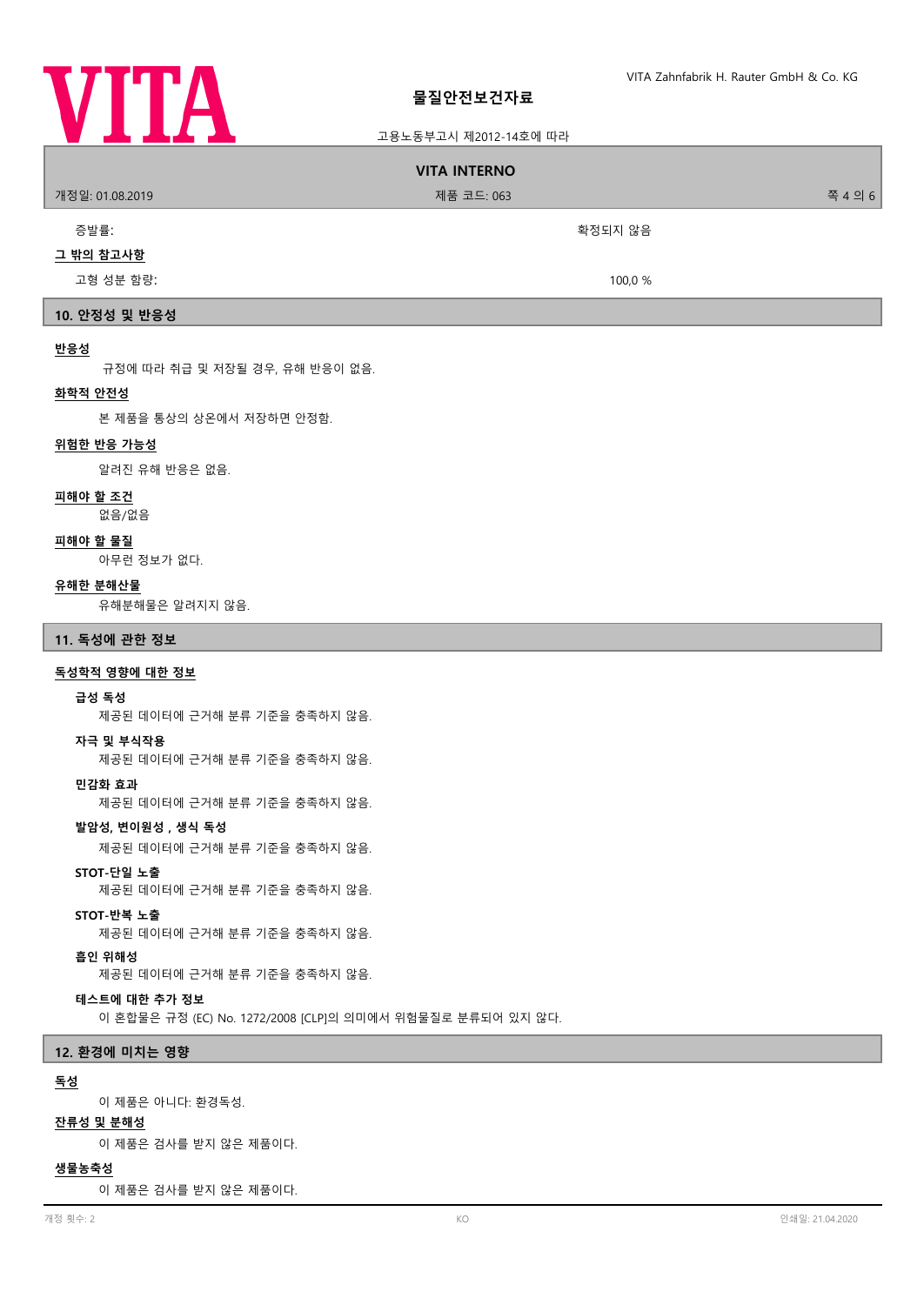

## 고용노동부고시 제2012-14호에 따라

#### **VITA INTERNO**

개정일: 01.08.2019 제품 코드: 063 쪽 5 의 6

#### **토양 이동성**

이 제품은 검사를 받지 않은 제품이다.

# **기타 유해 영향**

아무런 정보가 없다.

#### **추가 정보**

환경으로 배출하지 마시오.

## **13. 폐기시 주의사항**

# **폐기 방법**

#### **권장사항**

하수설비나 수환경으로 유출되지 않게 한다. 폐기물은 해당 법규에 따라 폐기하시오.

#### **오염된 포장**

물을 충분히 사용하여 세척한다. 완전히 비운 포장재는 재활용할 수 있다. 오염된 포장물은 물질처럼 취급해야 한다.

## **14. 운송에 필요한 정보**

**해상 운송 (IMDG)**

| UN-번호:                                         | No dangerous good in sense of this transport regulation. |  |
|------------------------------------------------|----------------------------------------------------------|--|
| UN 적정 배송 명칭:                                   | No dangerous good in sense of this transport regulation. |  |
| <u> 운송 위험 등급:</u>                              | No dangerous good in sense of this transport regulation. |  |
| <u>용기등급:</u>                                   | No dangerous good in sense of this transport regulation. |  |
| 항공 운송 (ICAO-TI/IATA-DGR)                       |                                                          |  |
| UN-번호:                                         | No dangerous good in sense of this transport regulation. |  |
| UN 적정 배송 명칭 <u>:</u>                           | No dangerous good in sense of this transport regulation. |  |
| <u>운송 위험 등급:</u>                               | No dangerous good in sense of this transport regulation. |  |
| 용기등급:                                          | No dangerous good in sense of this transport regulation. |  |
| 환경 유해성                                         |                                                          |  |
| 환경에 유해함:                                       | 아니오                                                      |  |
| 사용자를 위한 특별 예방조치                                |                                                          |  |
| 아무런 정보가 없다.                                    |                                                          |  |
| MARPOL 73/78 Annex II 및 IBC 코드에 따른 벌크(bulk) 운송 |                                                          |  |

해당없음

## **15. 법적 규제현황**

## **물질이나 혼합물에 대한 안전, 보건 및 환경 규정/법규**

#### **EU 규정**

## **추가 정보**

세정제에 관한 EU 규정 (Regulation (EU) No. 648/2004 (Detergents regulation)).

## **국가 규정**

물 위험 등급(독일): 1 - 수질에 경미하게 유해함

# **16. 그 밖의 참고사항**